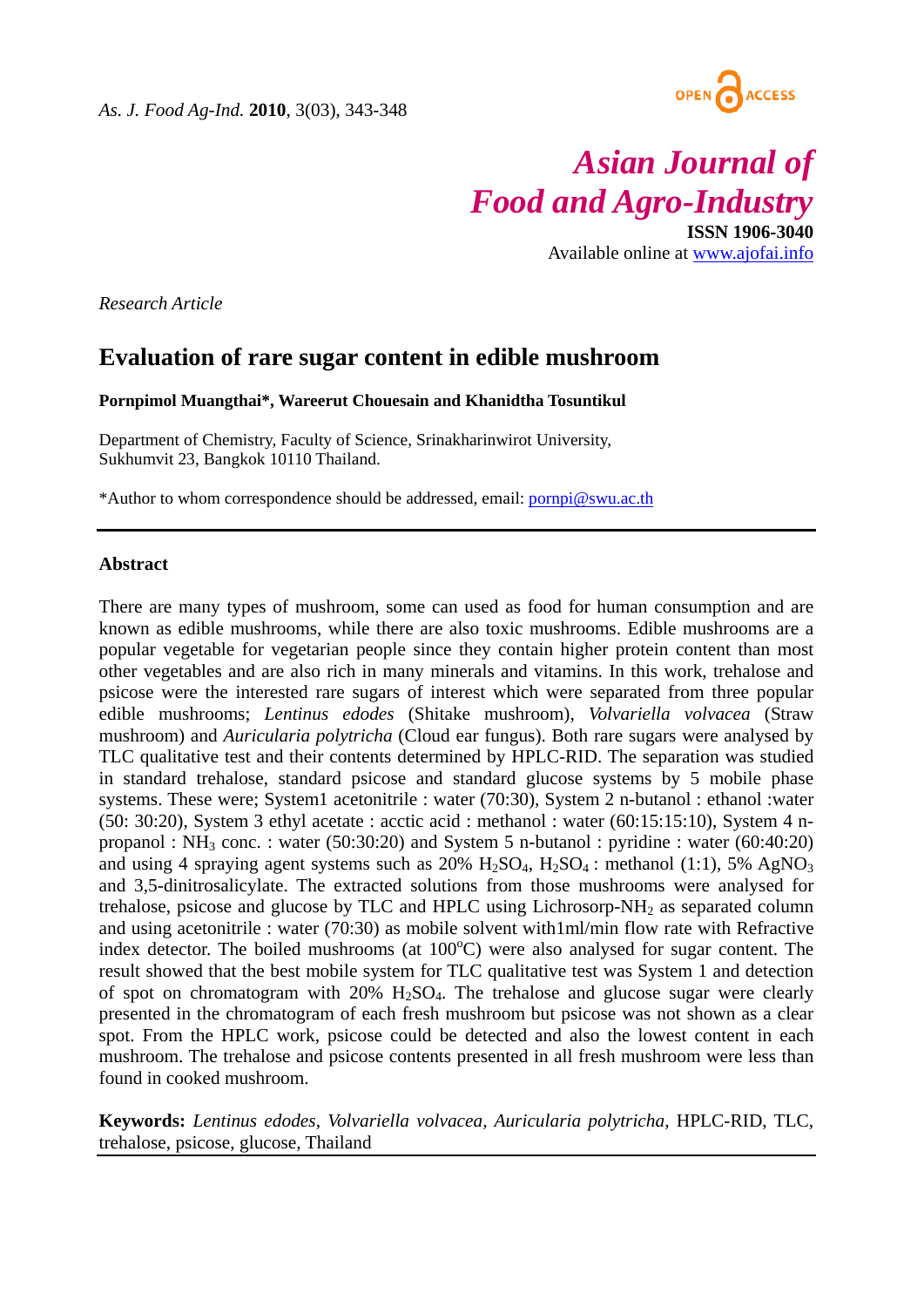#### **Introduction**

There are many kinds of mushroom in Thailand, some of them are cultivated as food while others may grow naturally in forests and are harvested as food and are known as wild edible mushrooms. However, cultivated mushroom such as *Lentinus edodes* (Shitake mushroom), *Volvariella volvacea* (Straw mushroom) and *Auricularia polytricha* (Cloud ear fungus) are some of the more common mushrooms found in many food products. All three are available throughout the year and are sold in almost every market in Thailand. There are many reports about the nutrition advantages of these mushrooms, especially Shitake [1]. The production of Shitake mushroom has increased at a faster pace in Thailand due to its expensive price. Straw mushroom and Cloud ear fungus are the more common mushrooms with cheaper price than Shitake and are frequently used in cooking. Each mushroom differs in their size, colour and taste. The taste component of Straw mushroom has been reported by a number of researchers [2, 3]. Several studies have been carried out on the chemical composition and nutritional quality of edible mushroom [4, 5, 6]. Trehalose is one of the sugars reported as being found in many mushrooms [7], but there has been no report regarding psicose sugar. In this work, the rare sugar content, trehalose and psicose, were separated from these three edible mushrooms and qualitatively checked by Thin Layer Chromatography (TLC) and their contents analysed by High Performance Liquid Chromatography with refractive index detector. The studies were undertaken with both fresh mushroom and boiled mushroom to determine the variation in sugar content.

#### **Methodology**

#### *Qualitative analysis of trehalose and psicose in edible mushroom by TLC*

The three mushrooms were purchased from the fresh market in Bangkok, then chopped and weighed at 10.0000g and placed in a 25% ethanol solution (pure ethanol AR grade purchased from Merck) and left at room temperature for 1 hr. The mushroom residues were filtered out and the filtrates were spotted on TLC plates (commercial plate from Chromatographia) and compared with standard sugar such as glucose, fructose, trehalose (purchased from Fluka) and psicose (donated by the Rare Sugar Center, Japan). The TLC plates were placed in the developing tank by using 5 mobile phase systems; System 1 acetonitrile : water (70:30), System 2 n-butanol : ethanol : water(50:30:20), System 3 ethyl acetate : acctic acid : methanol : water (60:15:15:10), System 4 n-propanol :  $NH<sub>3</sub>$  conc. : water (50:30:20) and System 5 nbutanol : pyridine : water (60:40:20) and using 4 spraying agent systems such as  $20\%$  H<sub>2</sub>SO<sub>4</sub>,  $H<sub>2</sub>SO<sub>4</sub>$ : methanol (1:1), 5% AgNO<sub>3</sub> and 3,5-dinitrosalicylate [10]. The extracted solvent from the mushrooms was studied by variation of ethanol concentration to 50, 75 and 100% and changing the extraction solvent to be 25, 50, 75 and 100% acetone.

From the above conditions, the mushrooms were boiled for 5 min. and extracted with appropriate solvent as 25% acetone. Then 5 µl of each extracted solution were spotted on TLC and developing chromatogram by the best condition.

#### *Quantitative analysis of trehalose and psicose in edible mushroom [8]*

The raw mushrooms and boiled mushrooms were extracted by acetone or ethanol and the filtrate filtered through 250µm of cellulose membrane filter before being injected into the Lichrosorb-NH<sub>2</sub> column (300 mmx 25 mm) (purchased from Phenomenex) and detected with refractometer detector. The column was controlled temperature at  $50^{\circ}$ C and eluted with acetonitrile : water at 70:30 [11] by isocratic system at 1 ml/min flow rate. The chromatogram of raw and boiled mushroom were recorded and the contents of each sugar calculated by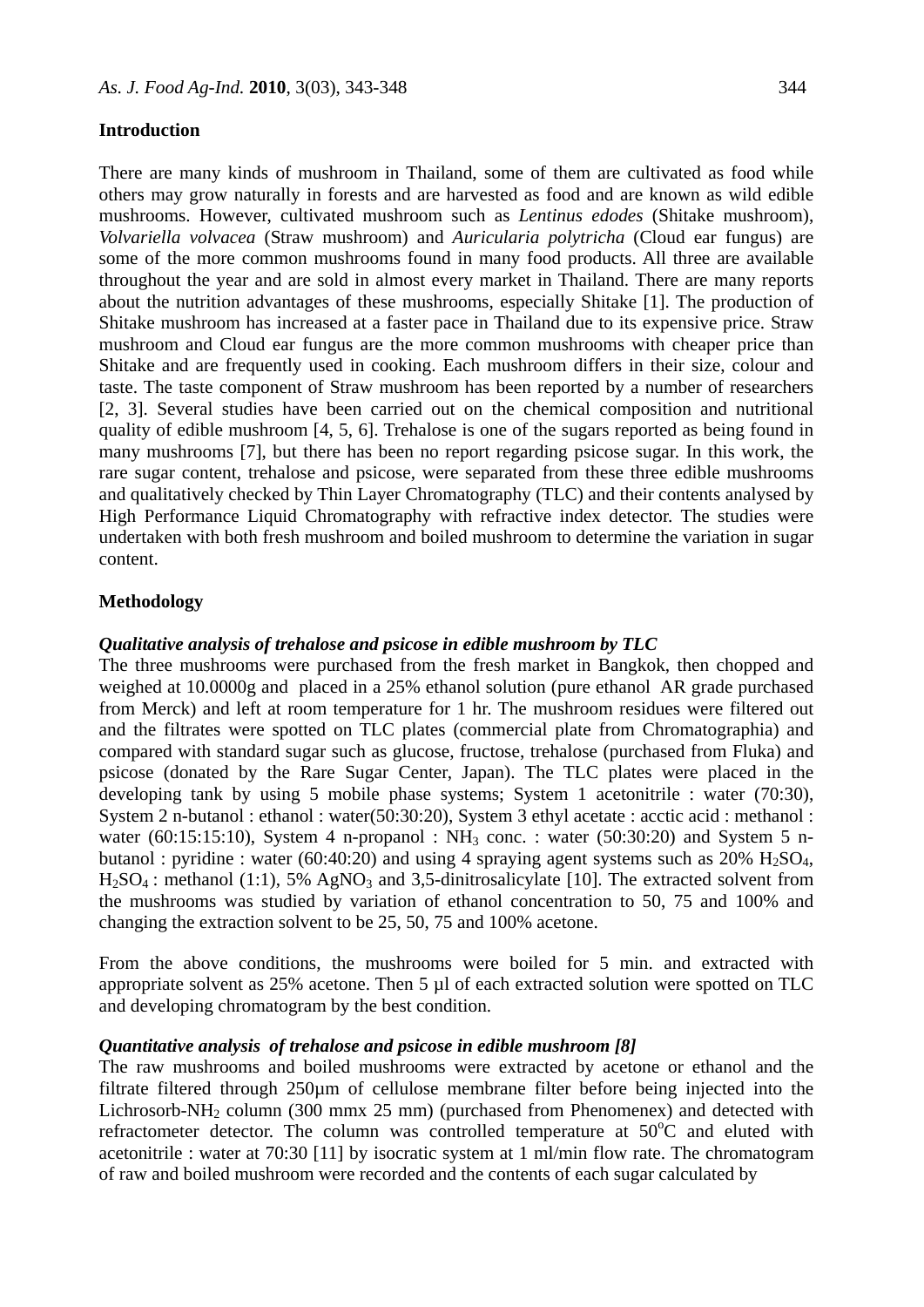comparison with standard glucose , standard trehalose and standard psicose.

#### **Results and Discussion**

From the first experiment, the appropriate mobile phase system in separation was studied and detected with 4 systems, the result showed that TLC chromatogram from the developing mobile System 1 (acetonitrile :  $H_2O = 70:30$ ) by using 4 detection methods as shown in Figures 1–4.



**Figure 1.** Chromatogram of standard sugar **Figure 2.** Chromatogram of standard by spraying with methanol :  $H_2SO_4(1:1)$  sugar by spraying with 20%  $H_2SO_4$ 





**Figure 3.** Chromatogram of standard **Figure 4.** Chromatogram of standard sugar by spraying with  $5\%$  AgNO<sub>3</sub> sugar by spraying with  $3,5$ 







dinitrosalicylate

|  | Note: $1 =$ trehalose standard |  |  | $2 =$ glucose standard  |
|--|--------------------------------|--|--|-------------------------|
|  | $3 =$ psicose standard         |  |  | $4 =$ fructose standard |

From the above chromatogram, the  $R_f$  values of the sugar spots is as shown in Table 1.

### **Table 1.**  $R_f$  values of standard sugars.

| Sample type | Rf   |
|-------------|------|
| trehalose   | 0.31 |
| glucose     | 0.41 |
| fructose    | 0.45 |
| psicose     | 0.50 |

The result of sugar separation from the mushrooms is shown in Figure 5.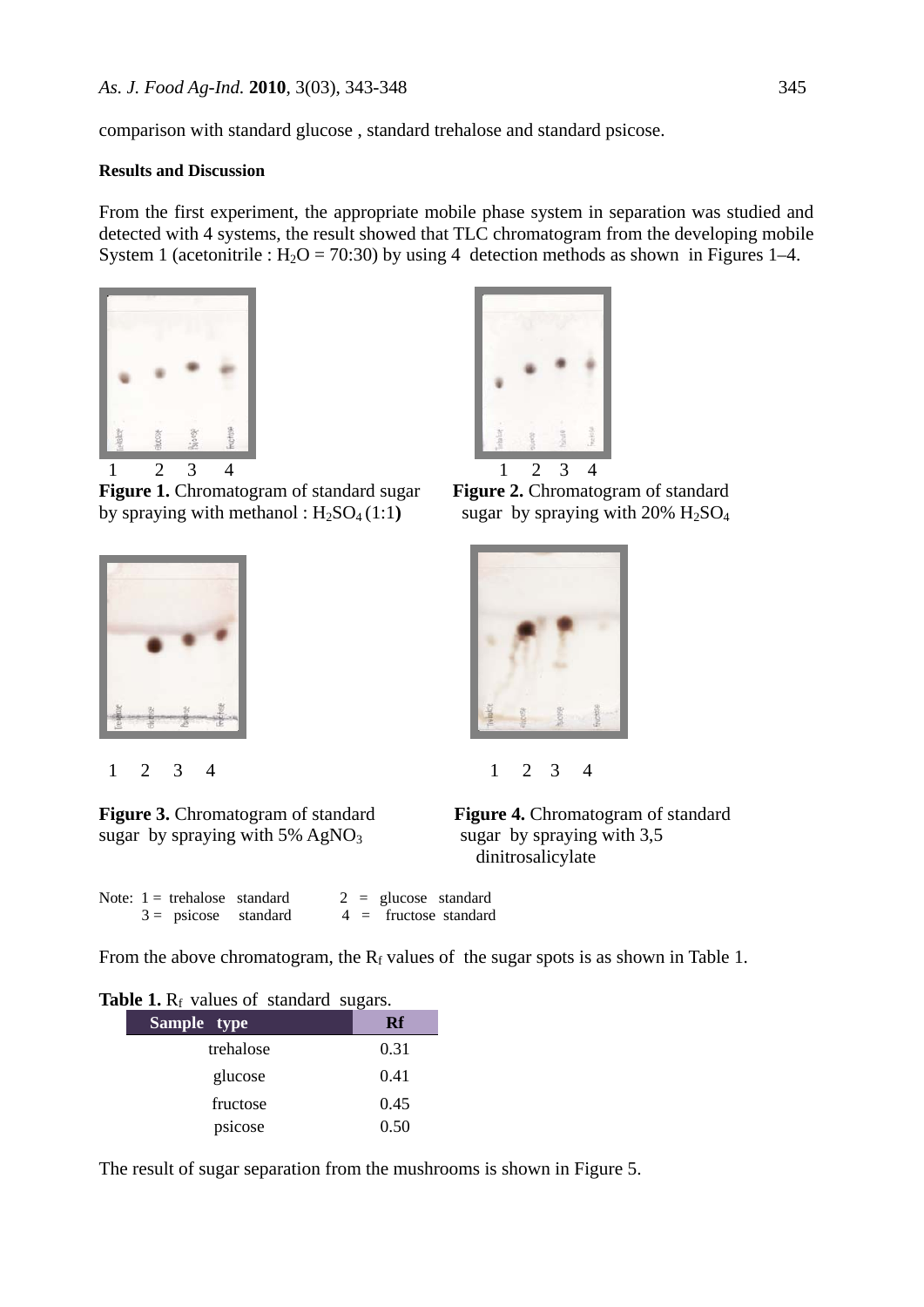

Figure 5. Chromatogram of separated sugar from 3 mushrooms. Note:  $a - j = raw$  cloud ear mushroom extract – boil cloud ear mushroom extract  $k - s$  = raw straw mushroom extract – boil straw mushroom extract  $t - y$  = raw shitake mushroom extract – boil shitake mushroom extract  $1 =$  trehalose standard  $2 =$  glucose standard  $3 =$  psicose standard

From the second part of the experiment, trehalose and psicose sugar showed peak retention times at each standard on HPLC chromatogram and their contents were calculated as shown in Figure 6. After mushrooms were boiled at  $100^{\circ}$ C for  $5 - 60$  m, the sugar content at each condition is as shown in Figures 7-9.



**Figure 6.** Sugar contents in fresh mushroom.



**Figure 7.** Sugar contents in fresh cloud ear mushroom and boiled mushroom.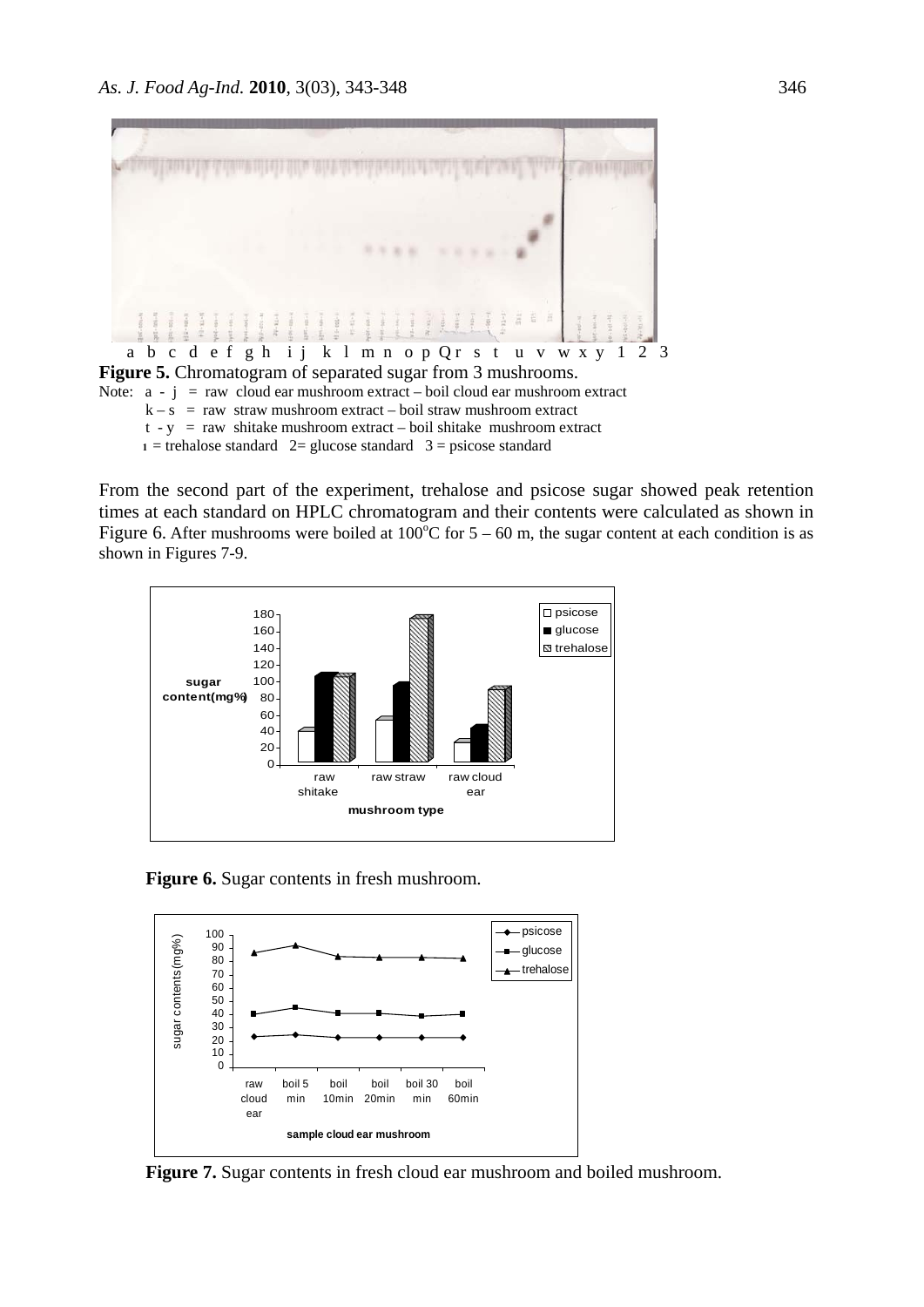

**Figure 8.** Sugar contents in fresh straw mushroom and boiled mushroom.



**Figure 9.** Sugar contents in fresh shitake mushroom and boiled mushroom.

# **Conclusions**

From the initial analysis, the best condition for sugar detection was Sytem 1 that used the mobile phase as acetonitrile : water (70:30) with 20%  $H_2SO_4$  as the spraying solvent for spot detection, since the above condition showed the best clear spots with different  $R_f$  values of each standard sugar. However, the spot of fructose could not be detected by all experiment conditions. After the extracted sugar from each mushroom was treated with the best condition as in Figure 5, the spot of sugar clearly showed only at  $R_f$  of trehalose. This shows that the qualitative test only provided data for trehalose, while spots for psicose could not be detected. The result of quantitative experiment in the second analysis by HPLC –RID technique showed that there were all three types of sugar present in each mushroom as shown in Figure 5.The trehalose had the highest content at about 90-178 mg% in all raw mushrooms and the psicose sugar was found in the range of 30–50 mg%. After the boiling or cooking process by heating the raw mushrooms at  $100^{\circ}$ C for 5–60 minutes, all sugars tended to change their contents as shown in Figures 7-9. However, after heating the mushrooms for 5 minutes, the three sugars showed peak content, but all of these tended to decrease after heating for 10 minutes. The results from this experiment indicated that cooking the mushrooms for 5 minutes gave the maximum content of trehalose and psicose sugars, while cooking for a longer time will result in the loss of the valuable rare sugars from the mushroom.